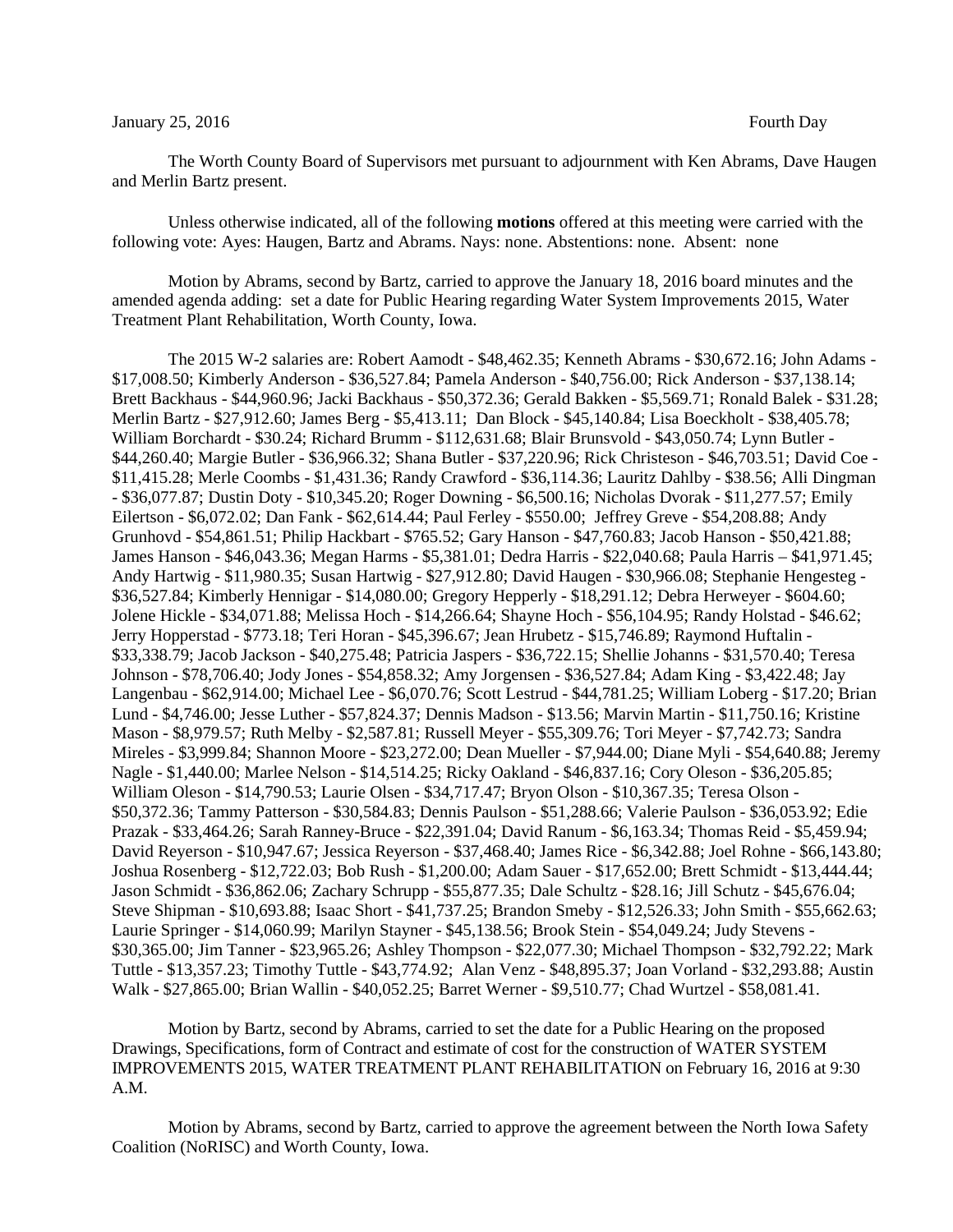Motion by Abrams, second by Bartz, carried to approve a Class C Liquor License for Thirsty Dog Lounge.

Motion by Bartz, second by Abrams, carried to approve the Certification of Cost Allocation Plan.

Motion by Bartz, second by Abrams, carried to acknowledge county receipt of manure management plan annual update from Daniel L. Clark for facility #66329 located in Section 16, Union Township, Worth County as amended.

The following claims were approved:

| AT&T                               | Service-E911       | 34.91     |
|------------------------------------|--------------------|-----------|
| Ag Power Enterprises Inc           | Parts-Eng          | 110.20    |
| Agvantage Fs Inc                   | Fuel-Con           | 21.96     |
| Alliance Technologies Inc          | Service-Dap        | 4,766.11  |
| <b>Alliant Energy</b>              | Service-Shf        | 222.59    |
| American Test Center Inc           | Service-Eng        | 475.00    |
| <b>Austin Office Products</b>      | Supplies-Shf       | 178.86    |
| Bob Barker Company Inc             | Supplies-Shf       | 397.89    |
| C J Cooper & Associates Inc        | Service-Tra        | 70.00     |
| <b>Carquest Auto Parts Inc</b>     | Supplies-Con       | 250.34    |
| <b>Cdw Government Inc</b>          | Service-Dap        | 2,915.61  |
| Centurylink                        | Service-Gsr        | 302.44    |
| Cerro Gordo Co Dept Of Health      | Reimb-Phd          | 2,502.20  |
| Cost Advisory Services Inc         | Service-Ndp        | 3,000.00  |
| Crysteel Truck Equipment Inc       | Service-Eng        | 166.90    |
| <b>Culligan Of Mason City</b>      | Service-Phd        | 24.00     |
| $D & L$ Equipment                  | Service-Con        | 328.51    |
| Dave Syverson Inc                  | Parts-Eng          | 916.07    |
| Digital Ally Inc                   | Supplies-Dap       | 490.00    |
| <b>Electronic Engineering</b>      | Service-Shf        | 12,742.74 |
| <b>Fallgatter's Market</b>         | Supplies-Con       | 857.27    |
| Fremont Co Sheriff's Office        | Service-Juj        | 48.32     |
| Galls, Llc                         | Supplies-Shf       | 225.86    |
| Greve Law Office                   | Rent-Aty           | 400.00    |
| Healthworks                        | Service-Shf        | 574.00    |
| <b>Heartland Power Coop</b>        | Service-Eng        | 3,678.52  |
| Horstmann Farms Llc                | Service-Wwt        | 2,289.00  |
| Ia Dept Of Natural Resources       | Fees-San           | 50.00     |
| Ia Law Enforcement Academy         | Edu-Shf            | 70.00     |
| Ia Workforce Development           | 4th Qtr Unempl Ins | 914.59    |
| Isac                               | Edu-Sup            | 935.00    |
| Isac Group Health                  | Health Ins Prem    | 63,384.00 |
| <b>Isu Extension Gis</b>           | Edu-Gis            | 500.00    |
| Joe's Collision & Performance      | Service-Shf        | 47.45     |
| Johnson Sanitary                   | Supplies-Shf       | 185.77    |
| <b>Johnson Vinyl Graphics</b>      | Supplies-Eng       | 80.00     |
| <b>Knudtson Automotive Service</b> | Service-Shf        | 716.87    |
| Larsen Plumbing & Heating Inc      | Service-Shf        | 6,480.73  |
| <b>Manly Junction Signal</b>       | Service-Sup        | 609.49    |
| Marco Technologies Llc             | Service-Shf        | 171.16    |
| Mc Clure Engineering Co            | Project-Ndp        | 13,475.00 |
| Mediacom                           | Service-Gsr        | 42.64     |